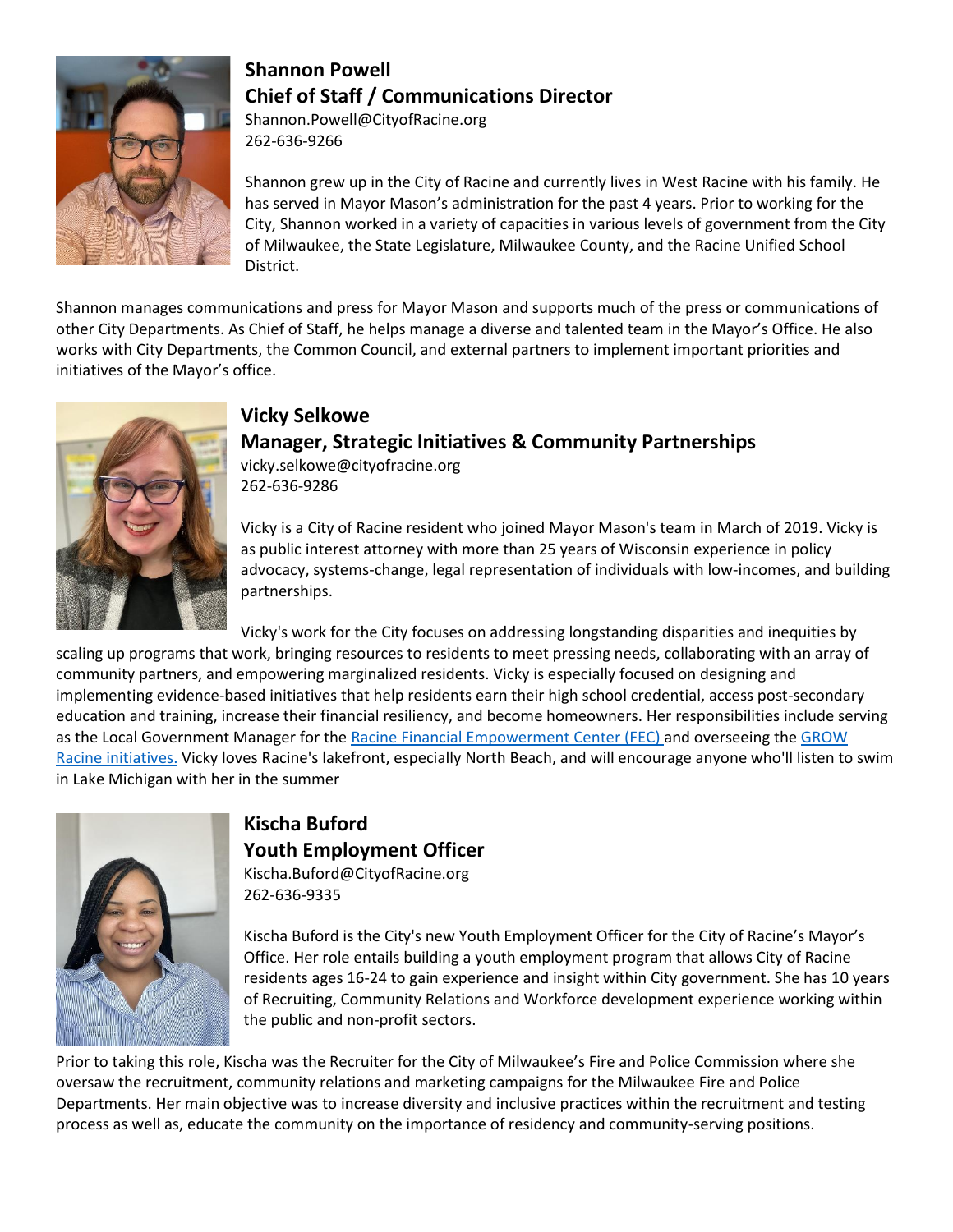

#### **Damian Evans Equity Officer** Damian.Evans@CityofRacine.org

262-636-9399

Damian is a City of Racine resident and member of the City's Affirmative Action and Human Rights Commission. Damian has spent more than two decades at UW-Parkside serving in a variety of leadership roles, including most recently as Executive Director of Student Development and Engagement, and Assistant Dean of Students.

Damian brings to the role of Equity Officer extensive experience in diversity, equity, and

inclusion work; facilitation, training, and community connections. Damian is focused on making sure the City prioritizes equity and inclusion throughout all City Departments and in the process of developing and have the Common Council adopt the City's first Workplace Equity Plan.



#### **Kaityn Faust Clerical Support** Kaitlyn.Faust@CityofRacine.org 262-636-9111

Kaitlyn was born and raised in Racine. Kaitlyn was hired as the part-time clerk for the Mayor's Office in the beginning of November. She has her Associate's Degree in Criminal Justice and Applied Sciences, and currently in college to receive her Paralegal Certificate.

Kaitlyn provides clerical and constituent support services to residents of the City. She answers the phone, check the various email boxes that come to the mayor's office, helps get

constituents answers to questions and connected to departments for services, pays bills, drafts documents such as proclamations, and manages the workflow of the recently created GrowRacine scholarship programs.



# **Shayla Malone**

#### **Outreach & Communications Fellow**

Shayla.Malone@cityofracine.org

Thanks to grant funding from Results for America, the Mayor's Office was able to create a part-time, limited-term Outreach & Communications Fellowship. Shayla Malone was hired and began her Fellowship in October 2021. Shayla is working with the Mayor's Office and community partners to promote the YWCA Southeast Wisconsin's free 5.09 HSED program and the Racine Financial Empowerment Center (FEC), which the City runs in partnership with Housing Resources, Inc. Shayla is a lifelong Racine resident.

In addition to her Fellowship, Shayla is a full-time Transition Specialist at Gateway Technical College, and brings years of community connections to her work with the City. Shayla's work is to help ensure city residents know about the resources and programs that are available to them.